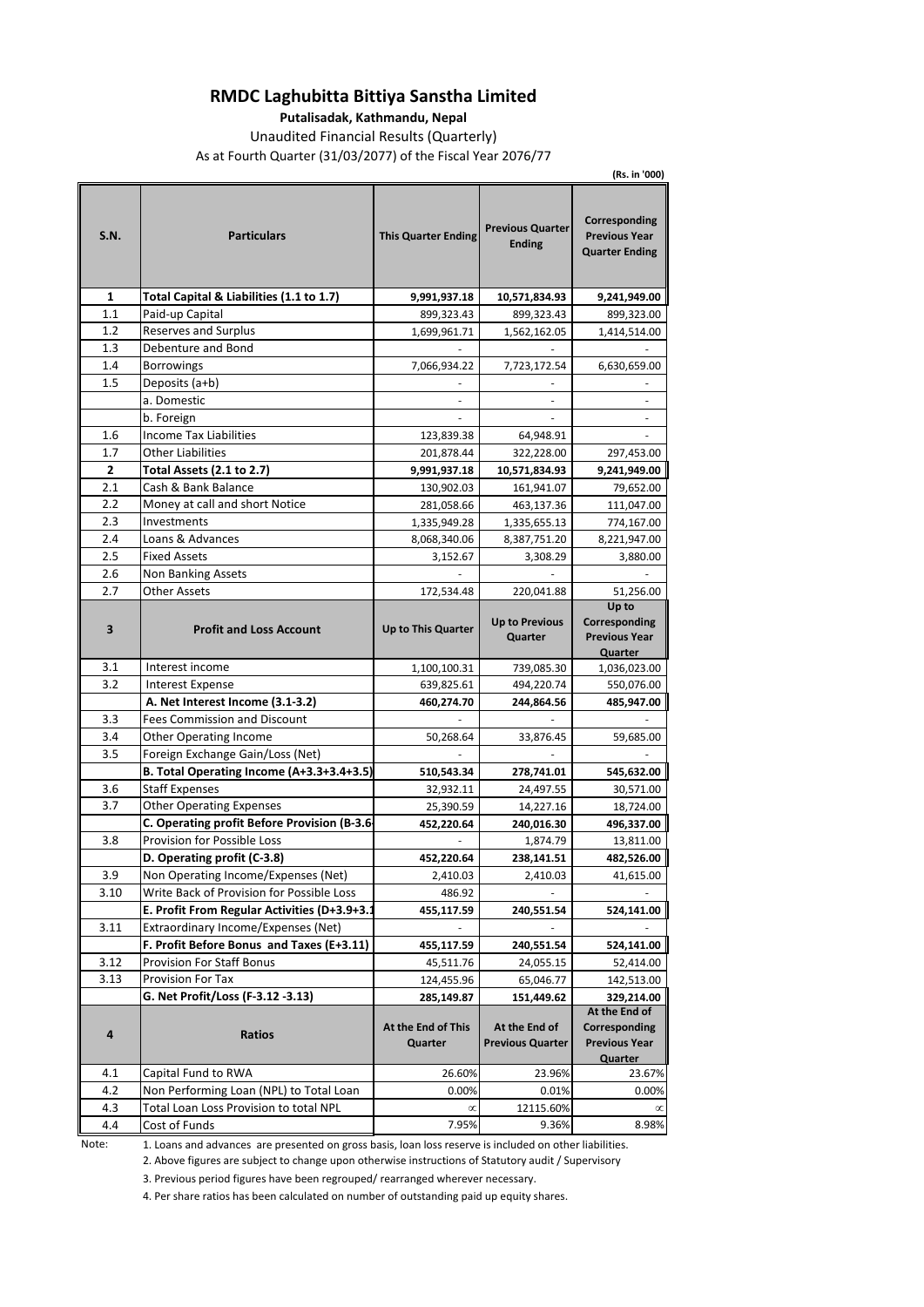# धितोपत्र दर्ता तथा निष्काशन नियमावली २०७३ को अनुसूची १४ (नियम २६ को उपनियम (१) सँग सम्बन्धित) आ.व २०७६ ∕ ७७ को

# चौथो त्रैमासिक प्रतिवेदन

### **१. वित्तीय विवरण**

### (क) त्रैमासिक अवधिको वासलात, नाफा नोक्सान सम्बन्धी विवरण

- त्रैमासिक अवधिको वासलात, नाफा नोक्सान सम्बन्धी विवरण यसै साथ प्रकाशित गरिएको छ ।
- सम्बन्धित पक्ष बीच क्नैपनि कारोवार नभएको ।

### (ख) प्रमख वित्तीय अनपातहरु

| प्रति शेयर आम्दानी     | रु ३१।७१ (वार्षिक) | । प्रति शेयर कुल सम्पत्तिको मूल्य | रु.१,१११।०५     |
|------------------------|--------------------|-----------------------------------|-----------------|
| , मूल्य आम्दानो अनुपात | २२.११              | तरलता अनुपात                      | $\gamma$ १४.८९% |
| प्रति शेयर नेटवर्थ     | रु २८९।०३          | पूँजीकोष अनुपात                   | २६.६०%          |

# २. व्यवस्थापकीय विश्लेषण

(क) त्रैमासिक अवधिमा संस्थाको मौज्दात, आम्दानी र तरलतामा कुनै परिवर्तन भएको भए सोको प्रमुख कारण सम्बन्धी विवरण यस वित्तीय संस्थाको लगानी मौज्दात, आम्दानी तथा तरलताको अवस्था राम्रो रहेको छ । गत त्रैमासको तुलनामा यस त्रैमासमा लगानीमा रहिरहेको कर्जा रु.३१ करोड ९४ लाखले घटेर रु.८ अर्ब ६ करोड भएको छ भने यस चौथो त्रैमासमा संस्थाले रु.४५ करोड २२ लाख संचालन मुनाफा आर्जन गर्न सफल भएको छ।

### (ख) आगामी अवधिको व्यवसायिक योजनाको सम्बन्धमा व्यवस्थापनको विश्लेषणात्मक विवरण

यस संस्थासंग कारोवार गरिरहेका र सम्भाव्य नयाँ साभ्रेदार संस्थाहरु पहिचान गरी लघवित्त सेवा बिस्तार गर्ने कार्यलाई निरन्तरता दिईने छ । आउँदो त्रैमासमा थप संस्थाहरुमा लगानी विस्तार गर्ने योजना रहेको छ । नयाँ अवसरहरुको पहिचान गरि योजनावद्ध रुपमा संस्थाको व्यवसाय बद्धिका लागि आवश्यक कार्य योजना तर्जुमा गरी अघि बढुने छ ।

(ग) विगतको अनुभवबाट, संगठित संस्थाको मौज्दात, नाफा वा नगद प्रवाहमा तात्विक असर पार्न सक्ने घटना, अवस्था आदि भएमा सो सम्बन्धी विश्लेषणात्मक विवरण ।

साभोदार संस्थाहरुको निरन्तर निरीक्षण तथा अनुगमनले कर्जा लगानीमा उच्च गुणस्तर कायम राख्न सकिएको छ । यसबाटसंस्थाले राखेको लक्ष्यहरु हासिल गर्न मद्दत पुगेको छ । त्यसै गरी आगामी दिनहरुमा पनि साफोदार संस्थाहरुको निरीक्षण तथा अनुगमन प्रभावकारी रुपमा गरिने छ । साथै ऋण प्रदान गर्नु पुर्व संस्थाहरुको बिश्लेषणलाई अफ प्रभावकारी बनाउँदै लगिने छ ।

# ३. कानुनी कारवाही सम्बन्धी विवरण

# (क) त्रैमासिक अवधिमा संगठित संस्थाले वा संस्थाको विरुद्ध कुनै मुद्दा दायर भए नभएको ।

यस त्रैमासिक अवधिमा यस वित्तीय संस्थाको विरुद्ध कुनै पनि महा दायर नभएको र यस वित्तीय संस्थाले पनि कुनै पनि महा दायर नगरेको ।

(ख) संगठित संस्थाको संस्थापक वा संचालकले वा संस्थापक वा संचालकको विरुद्धमा प्रचलित नियमको अवज्ञा वा फौज्दारी अपराध गरेको सम्बन्धमा कुनै मुद्दा दायर भए नभएको ।

यस सम्बन्धमा कुनै जानकारी प्राप्त नभएको ।